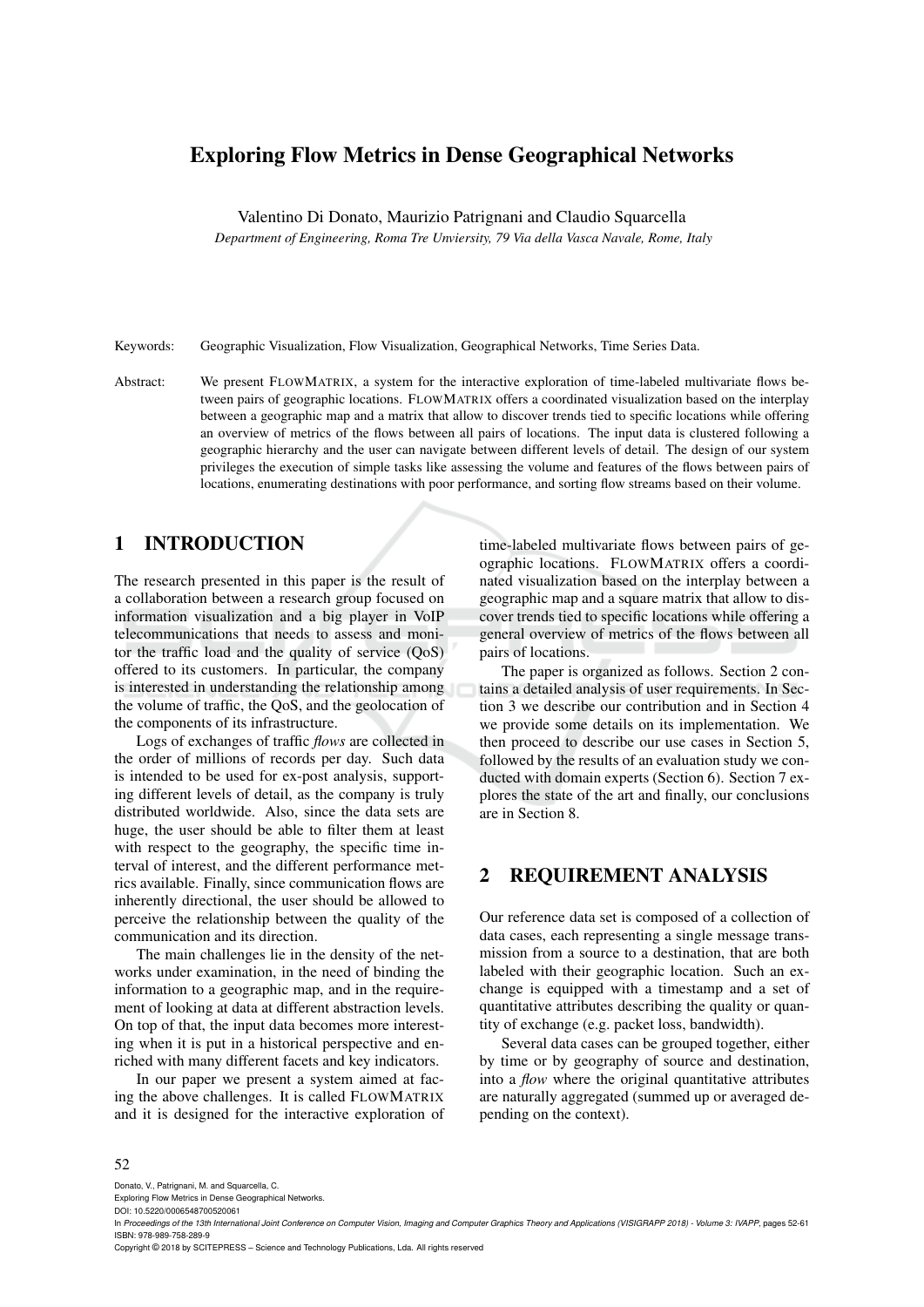

Figure 1: Overview of the interface of FLOWMATRIX.

Informal interviews with the domain experts originated the following restricted set of requirements, that were refined through several iterations.

R1: Assessment of quantity and quality of flows. The interface should convey to the user both the quantity of flows and their quality in terms of performance indicators. For example, the user may want to immediately discover if a major event, as the deployment of a software update, impacted the performance of the infrastructure.

R2: Choice of the aggregation level. Users should be able to cluster the geographic locations that constitute the domain of the source and destination in the data cases. Such clustering should be performed at arbitrary levels of detail, i.e. starting from finegrained locations and scaling up to macro-regions of the world, according to well-known administrative, political, and geographical boundaries.

R3: Time-oriended exploration. The user should be allowed to explore the data focusing on the events of a specific time instant and, hence, assessing the quantity and quality measures for contemporary flows. For example, that is the case for ad-hoc analysis triggered by specific events like network failures.

R4: Performance-oriended exploration. The system should allow the user to focus on performance thresholds with the aim of discovering periods when such thresholds have been violated by some flow.

Also, it should be possible to discover in what time intervals the flows have different qualities with respect to the average scenario.

# 3 DESIGN OF THE INTERFACE

In this section we introduce FLOWMATRIX. We first describe its interface and its interaction primitives and then we proceed with a discussion of our design choices.

### 3.1 Interface and Interaction

The interface of FLOWMATRIX is presented in Fig. 1. It is split into four main parts: the control panel (upper left corner), the timeline (lower right corner), the dynamic matrix (lower left corner), and the dynamic map (upper right corner). In the following description we consider a sample data set with two quantitative attributes, i.e., round-trip delay and packet loss between pairs of geographic locations, typical of the domain of computer networks and telecommunications.

The *control panel* contains basic information on the current state of the visualization and a small set of controls to change the selection and representation of quantitative attributes. From the control panel in Fig. 1 we can infer that the focus is on a specific day (5 Sept 2013) and we are looking at the flow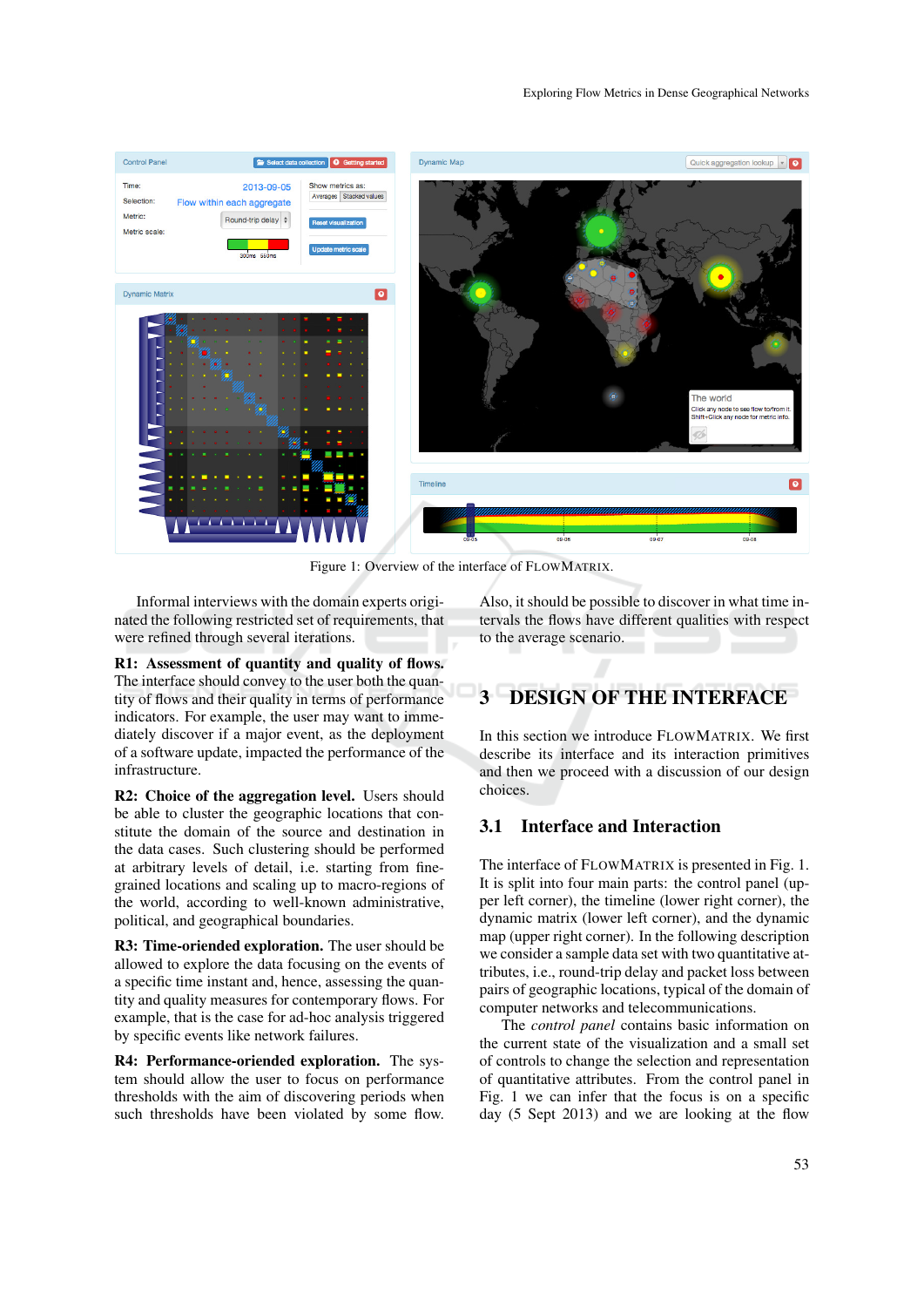"within each aggregate", i.e., having both source and target locations within any of the geographic clusters in the current view (e.g. flows within Europe, within Americas, etc). The selected quantitative attribute is the round-trip delay measured between pairs of locations. The three colors used in the other views (green, yellow, red) identify three different classes of values for each quantitative attribute, reported in the metric scale that is visible just below the name of the attribute. In the example in Fig. 1 green means "below 300ms", yellow means "between 300ms and 550ms", and red means "above 550ms". The right side of the control panel contains additional buttons. The user can choose between two different types of representation for quantitative attributes: 1. *averages*, i.e., only one average value for each flow between a pair of geographic clusters; or 2. *stacked values*, i.e., the weighted distribution of attribute values in the three different classes detailed previously, identified with the corresponding colors. The two threshold values in the metric scale that give rise to the different classes of values can be dynamically adjusted by clicking the appropriate button in the control panel (requirements R1, R4). Finally, a button allows the user to bring the visualization back to the original state (before any interaction).

The *timeline* contains a graph with aggregate information for each aggregate value in the time scale chosen by the user. More specifically, three stacked ribbons show the volume of flow over time for each of the three classes of metric values, as defined in the control panel. When the mouse pointer is placed over the graph, additional information for the selected time interval is shown on screen. The user can either drag the slider or directly click the timeline to change the time selection. The interface is updated accordingly to show the corresponding data (requirement R3).

The *dynamic matrix* shows attribute classes for all possible pairs of geographic clusters in the current view, based on the selection on the timeline. More specifically, it is a square matrix, where rows and columns respectively represent sources and destinations of flows. Each cell in the matrix represents the flow between a pair of geographic clusters, with size logarithmically proportional to the total volume of flow and colors reflecting the values of the quantitative attribute in the current representation (requirement R1). The trapezoids on the left and bottom sides of the matrix represent the set of visible geographic clusters and all their ancestors. The cluster hierarchy is explicitly represented by means of side contact between parents and children; see Fig. 3 for an example where the hierarchy is expanded from the continent level to the country level (requirement R2). Such

We designed our framework with a focus on interactivity and responsiveness. The main operations that the user can perform are the following: 1. *geographic view change*, i.e., updating the set of visible geographic clusters, by either exploring the children of a geographic cluster or collapsing sibling clusters into their parent cluster (requirement R2); 2. *geographic cluster selection*, i.e., narrowing the analysis to the flow originating from a geographic cluster, targeted at a geographic cluster, or between two geographic clusters (requirements R2); 3. *time selection*, i.e., selecting the appropriate time aggregate on the timeline to see corresponding values (requirement R3); and 4. *attribute class customization*, i.e., tweaking the two threshold values that determine the three different classes of attributes identified by three colors: green, yellow, and red (requirement R4). The first two operations can be achieved by interacting indifferently with the dynamic matrix, the dynamic map, or a combination of both. Upon user interaction, all the components in the interface are automatically up-

technique is a simple variation of common algorithms for tree representation (see, e.g., (Schulz, 2011) for a detailed survey). All matrix elements are left intentionally unlabeled, so that the user can focus on discovering patterns and trends in the data by looking exclusively at the color and size of each cell. Hovering any element with the mouse reveals aggregate information for the corresponding entity. In particular, trapezoids yield information about the geographic clusters they represent, while cells in the matrix yield information on the flow between the two involved clusters.

The *dynamic map* shows a circle for each geographic cluster in the current view, positioned at the centroid of the corresponding locations on the map. At any time, each of such circles shows the same volume and metric values as one of the cells in the matrix. The dynamic map, therefore, only shows a linear subset of the information contained in the dynamic matrix. Such portion can change based on user interaction. In the initial state circles in the map are in correspondence with cells on the diagonal of the matrix, i.e., each of them represents the flows for which source and destination are both within the corresponding geographic cluster. The regions with dashed borders that enclose groups of circles represent the same hierarchy of clusters that is pictured with trapezoids in the dynamic matrix. The information panel at the bottom right corner shows appropriate information depending on user interaction. The user can also hover individual circles and dashed regions to get the volume of flow and quantitative information on the selected attribute.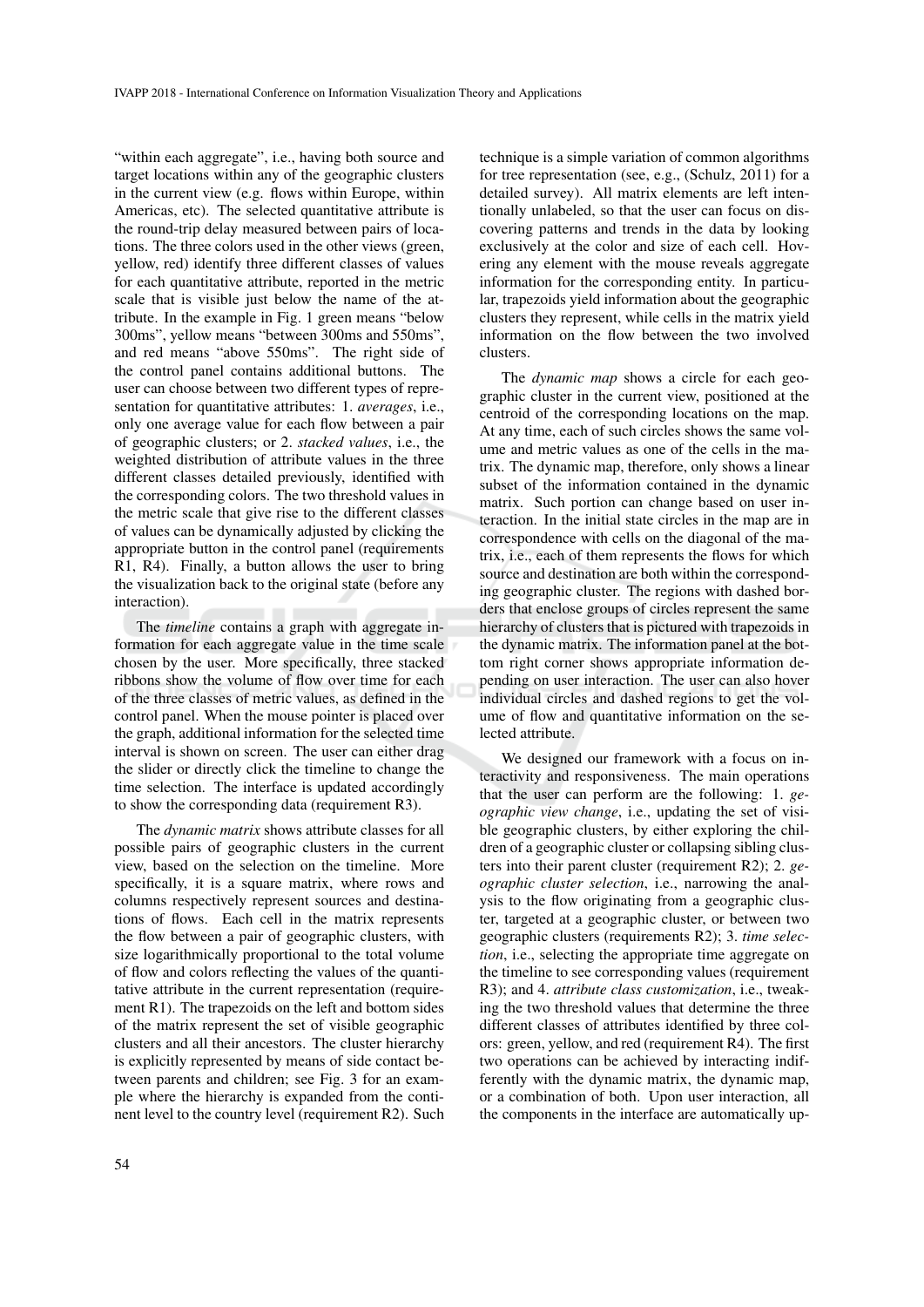dated to reflect the new state of the visualization. The reader can refer to Section 5 for a high-level description of use cases that prove how to exploit our system in real-world scenarios.

#### 3.2 Discussion of Design Choices

The interface has two main components, i.e., the dynamic matrix and the dynamic map. If the user is interested in looking up flows for specific geographic locations, the dynamic map offers the quickest alternative. The search box can be used if the exact location of a country is not known in advance. On the other hand, the dynamic matrix is entirely focused on the quantitative attributes, and its regular structure makes it possible to spot events affecting specific sources or destinations of flow.

Regarding requirements listed in Section 2, we observe that the interface of FLOWMATRIX addresses them as follows. An overview of the quantitative attributes in the data set (requirement R1) is offered by the sizes and colors of cells in the matrix. The geographic clustering (requirement R2) can be leveraged both in the matrix and in the map by means of intuitive user interaction (i.e. double-click with the mouse). Filtering the flow based on source and destination or switching between incoming and outgoing flow (requirement R1) can be achieved by clicking the appropriate geographic clusters (clicking on an already selected cluster reverses the direction of the flow). The timeline allows for a quick selection of time (requirement R3) by means of simple mouse clicks, and offers an overview of the historical context with the stacked ribbons. The performance indicators can be easily customized by changing the thresholds through the control panel (requirement R4).

Regarding the absolute scaling of the circles on the map, we are aware of the potential perceptual problems described in Flannery's work (Flannery, 1971). However, we observe that the user tasks typically involve estimating the maximum and the minimum circle area rather than the ratio between specific pairs. Also, the contemporary presence of the corresponding stacked bars in the matrix tends to compensate for perception errors.

FLOWMATRIX makes use of animation in two different occasions: 1. in response to user interaction, the smooth transition to the new state of the interface is realized with a simple animation; and 2. to represent the direction of the flow on the map, concentric circles are pictured as either emanating from or collapsing on the selected circle. We specifically refrained from using animation to convey crucial information (e.g. historical trends in the data set), following the guidelines and caveats found in recent literature (see, e.g., (Robertson et al., 2008; Di Donato et al., 2016)).

### 4 IMPLEMENTATION

The algorithmic background of FLOWMATRIX is pretty straightforward. The drawing of circles in the dynamic map is achieved with an iterative forcedirected graph layout algorithm (Di Battista et al., 1999). Each circle is represented with two nodes connected by one edge: the first node is fixed at the ideal position for the center of the circle, i.e. the centroid of the corresponding geographic cluster, while the second is subject to forces and represents the actual position of the visualized circle. The edges connecting such pairs of nodes are modeled as zero-length springs. Since each node is attracted to its ideal position there is no need to introduce repulsive forces between nodes. However, in order to avoid overlap among visualized circles, a simple collision detection heuristic is introduced that adjusts the relative positions of two nodes in case a potential overlap is detected. The areas with dashed borders that enclose circles in the dynamic map are obtained with a stateof-the-art algorithm (Rappaport, 1992) for the computation of convex hulls of circles. We use the same algorithm to compute a clipping path for the representation of flow "waves" between any pair of geographic clusters (see, e.g., Fig. 2(b)).

FLOWMATRIX is a Web application implemented in JavaScript, using the popular D3.js framework (Bostock et al., 2011) for the development of highly interactive data-driven visualizations. All the components of the interface are coordinated following the Publish-Subscribe pattern, so that any user interaction is transformed into an event that triggers appropriate updates in each component. We made a special effort to improve the performance of the tool, limiting animations and redraws where possible. That is crucial especially in the dynamic matrix, where the number of cells grows quadratically upon expansion of geographic clusters.

### 5 USE CASES

In order to show the effectiveness of our approach, in this section, by means of four use cases, we describe how simple and complex tasks can be achieved by taking advantage of the coordinated view of FLOW-MATRIX.

Use Case 1: *Finding the total volume of flow and the average round-trip delay from Italy to Russia on*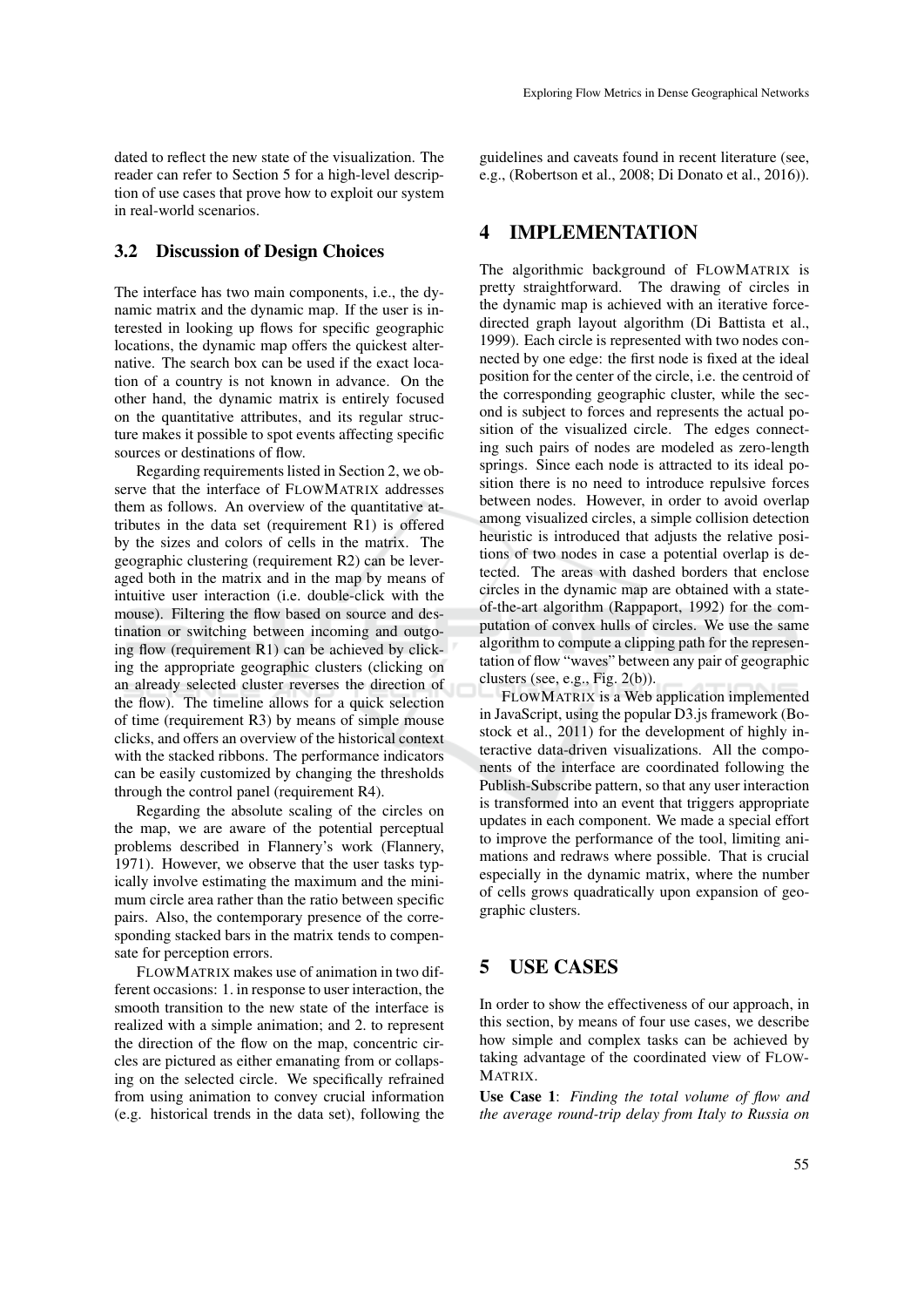



Figure 2: Sequence of user interactions needed to study the flow from Italy to Russia. (a) The dynamic map is zoomed on Europe, where two sub-regions (Southern and Eastern Europe) are expanded to reveal their respective countries. The size of each circle is proportional to the volume of flow within the corresponding country. (b) The dynamic map is focused on the flow from Italy to Russia.

*8 Sept 2013.* First of all, we select the correct date on the timeline and choose to visualize only average values for quantitative attributes using the appropriate button on the control panel. We then locate the circle that represents Europe on the dynamic map and double-click it. The interaction has the effect of updating the geographic view by adding all the subregions within Europe to the current representation. The dynamic map and the dynamic matrix are updated accordingly, making room for the new clusters. We repeat the same step with the two circles representing Southern Europe and Eastern Europe, with the effect of enriching the view with all associated countries, including Russia and Italy. The state of the map reached after the initial interaction is in Fig. 2(a). Note that the circles representing European countries lack the semi-transparent "glow" effect, meaning that they cannot be further expanded to reveal more detailed information (i.e., we reached leaves in the cluster hierarchy). Note also that the smaller circles are filled with a grid-like pattern, meaning that their flow volume would be too small for a proportional representation on the map, and therefore their radius is adjusted to an acceptable minimum length. We click the circle representing Italy, triggering the following



Figure 3: Dynamic matrix showing country pairs with average packet loss greater than 10% in red.

updates: 1. the row representing the flow from Italy in the dynamic matrix is highlighted; 2. the size and color of each circle in the dynamic map represents the flow from Italy to the corresponding geographic cluster, and the flow itself is pictured with animated concentric waves emanating from the clicked circle; 3. the stacked ribbons in the timeline show aggregate data for the flow from Italy to all other destinations. We can achieve the same result by looking up the selected country in the search box positioned at the upper right corner of the dynamic map (visible in Fig. 1). Finally, we hold the Shift key and click the circle representing Russia. New updates are triggered: 1. the square in the dynamic matrix representing the flow from Italy to Russia is highlighted; 2. the flow in the dynamic map is represented with waves from Italy to Russia, as shown in Fig. 2(b); 3. the stacked ribbons in the timeline show aggregate data for the flow from Italy to Russia. The requested information can be found in the info panel on the dynamic map.

Use Case 2: *Counting how many country pairs in Europe have average packet loss greater than 10% on 6 Sept 2013.* This task shows the potential of the dynamic matrix when analyzing a data set which grows quadratically with respect to the number of geographic clusters. First of all we focus on the control panel, choosing the right quantitative attribute and updating the range of values such that flows with packet loss greater than 10% are identified with the red color. We select the right date on the timeline and the appropriate metric on the control panel. We then focus on the dynamic map, first double-clicking the circle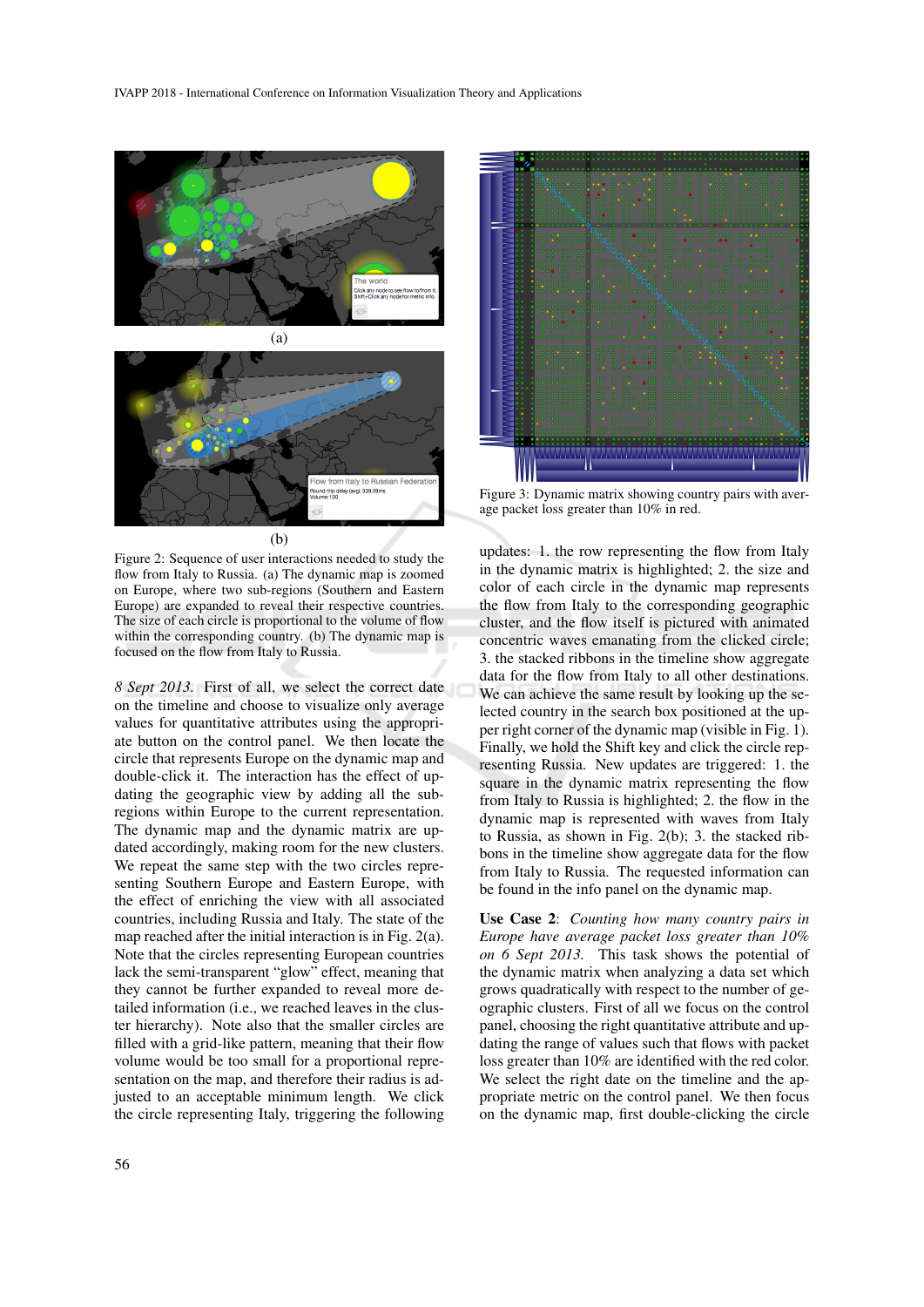

Figure 4: Views showing details for the third use case. (a) The flow from Spain is pictured with concentric blue circles. The size of each circle is proportional to the volume of flow from Spain to the corresponding country. (b) The stacked graph in the timeline reaches its peak on 6 Sept 2013.

representing Europe and then all the circles representing sub-regions in Europe, until we reach the country level. We can finally focus on the dynamic matrix and simply count all the occurrences of red cells that fall within the portion of matrix related to European countries, as visible in Fig. 3. Although small, their color is enough to get a quick overview and answer the original question.

Use Case 3: *Finding out what European country receives the highest volume of flow from Spain on 5 Sept 2013 and which day sees the highest volume of flow between the same pair of countries.* We select the right date on the timeline. Since we focus on the volume, the visualized quantitative attribute is irrelevant. We focus on the dynamic map to show circles for all European countries and click the circle representing Spain. Apart from Spain itself, the biggest circle in Europe is the one representing United Kingdom, as visible in Fig. 4(a). That is an effective and sufficient visual clue to understand that United Kingdom receives the highest percentage of flow from Spain. To answer the second part of the question we hold the Shift key, click the cluster representing United Kingdom, and focus on the timeline (see Fig. 4(b)). The day with the highest volume of flow from Spain to United Kingdom is 6 Sept 2013.

Use Case 4: *Studying how a firmware update recently rolled out on the hardware equipment impacted performance and reliability*. Suppose that the deployment involves hundreds of thousands of hardware components all over the world, and is conducted incrementally in one week starting from Asia, continuing with Europe, and ending with the entire globe.

In preparation for the analysis, we compile a data set based on logs collected by the different components of the infrastructure. The three numeric attributes that are included in each data case are the following: round-trip delay, packet loss, and the percentage, called  $\pi$ , of traversed hardware components with the most recent firmware version. The data is aggregated on a daily basis and spans the entire week spent in the deployment of the new firmware.

First of all, we select  $\pi$  as the metric to visualize from the control panel, and tweaks the thresholds for the value classes so that transmissions with  $\pi = 100\%$ are green, those with  $50\% \leq \pi < 100\%$  are yellow, and the remaining are red.

During the first two days in the selected week, we observe the expected steep increase of green flow within Asia by clicking and Shift-clicking the related circle on the map and looking at the colors on the timeline. We also expect a corresponding increase of yellow flows between Asia and other continents, in particular Europe and Oceania, given their geographical proximity that implies a higher percentage of traversed hardware components residing in Asia. Assume that, after clicking the circle representing Asia on the map, we find out that the circle for Europe, representing flow from Asia to Europe, stays mostly red during the two-day interval. To inspect the causes of this, we move to the dynamic map and expand both Asia and Europe to reveal the corresponding subregions. Suppose the circle representing flow within Middle East stands out for its red color. This would immediately prompt us to click it and see whether outgoing and incoming flows are also mostly red. We would conclude that the deployment in Middle East was slower than expected, which probably also impacted the flows between Europe and Asia, given the strategic location. A further expansion of the Middle East cluster on the map may confirm that most of those countries have red values for  $\pi$ .

We can proceed to explore data for the following two days to confirm that the flows within Europe and those between Europe and Asia progressively turn green, while Europe's incoming and outgoing flows turn yellow.

As a next step, we could shift our attention to the measured performance of flows. We first change the visualized attribute to round-trip delay, focus on the same geographic clusters and flows mentioned above, to observe whether any suspect variation of performance values occurred during the deployment phase. Suppose we observe, when switching to the packet loss attribute, a noticeable degradation of performance (i.e. an increase of average values) that follows the same temporal and geographic patterns of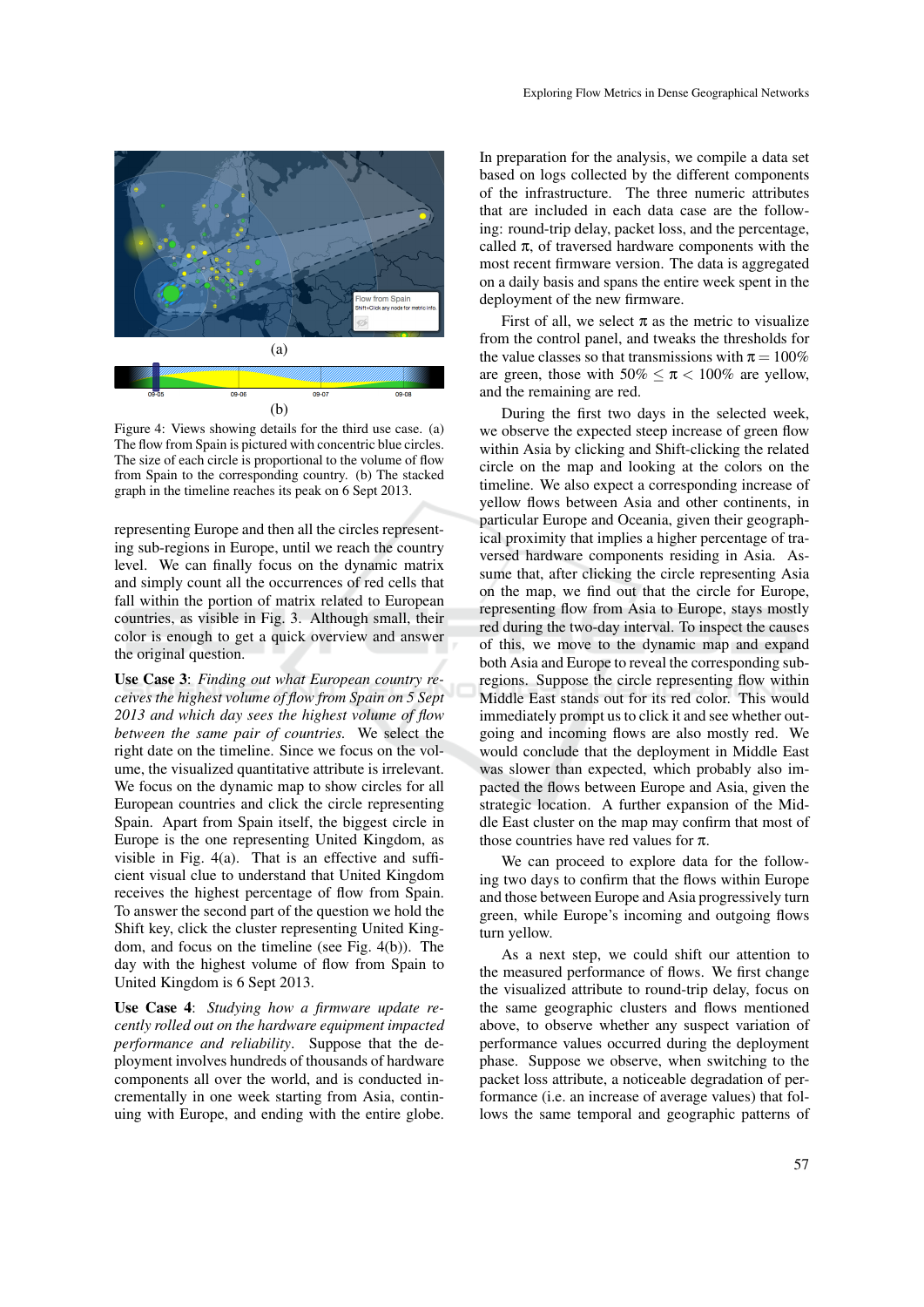the deployment studied before. We would therefore be induced to conjecture a suspected correlation and look for unnoticed bugs in the latest firmware update.

Finally, we can verify if the deployment is complete at the end of the week by selecting the  $\pi$  attribute, clicking the last date on the timeline and focusing on the dynamic matrix. Suppose two cells in the matrix are still partially red and that they correspond to the flows in both directions between Africa and the Americas. We can expand both clusters on the map and discover, for example, that the problem can be narrowed to the flows between Northern Africa and the United States, concluding that there is a specific portion of the infrastructure, involving only the two areas, for which the deployment is not yet complete.

### 6 EVALUATION

FLOWMATRIX was conceived with the goal of allowing users to get quick insights on data sets detailing flows between geographic regions. Since any interaction with the tool can be decomposed into recurring tasks, it becomes crucial to verify that these can be correctly and quickly accomplished by prospective users. This section presents the results of the evaluation study we conducted after implementing our prototype.

We initially thought of conducting a comparative study, where participants would need to solve a list of tasks both with our framework and with standard tools (e.g. database queries). However, we quickly discarded this option because even the expert users we interacted with did not have experience with a standard, unified set of tools for the purpose of accessing and analyzing the same data set. Therefore any comparison would have suffered from potential bias, depending on the relative experience of the participant. We opted instead for a qualitative study, where participants were given a set of tasks and feedback was collected at the end of each task.

#### 6.1 Study Design

In preparation for the study we fed our prototype with a precomputed data set, structured like the one used for the figures in Section 3 and containing data for four days between 5 Sept 2013 and 8 Sept 2013. The study was conducted with ten participants (nine male, one female) all aged between 25 and 35 years old. They are all domain experts with a background in computer science, statistics, telecommunications, or electronics. At the time of the study, they were already familiar with the data collection from which we derived the data set used as input for the evaluation. More than half of the participants had worked with the same data collection before, accessing its content by means of database queries or simple time series plots.

Each participant was initially tested for color blindness. A thorough introduction to the framework followed, with a focus on each of the views and all the available user interaction. A couple of example tasks were illustrated step by step. After that, each participant was asked to solve 15 tasks. The first four were treated as training tasks, i.e., the participant had the possibility to ask for help. For each task the examiner recorded the completion time with a stopwatch, gathered feedback at the end of the execution, and showed a quicker way to achieve the same result in case the strategy adopted by the participant was clearly suboptimal. General feedback was asked from each participant as a final step after the last task. The average time required by each participant to complete the study was 50 minutes.

### 6.2 Results and Discussion

All the participants successfully completed the proposed tasks, adopting different strategies based on the context. The statistics on task completion times are reported in Table 1. It is evident that users quickly learned from mistakes done in previous tasks. For example, 60% of participants had an instinctive preference for the dynamic matrix when solving Task #13, i.e., they updated the set of expanded geographic clusters and compared the size of different squares without using the dynamic map. After being shown a faster solution that makes a better use of the dynamic map, they quickly changed their strategy and performed much better with Task #14 and Task #15. This is confirmed by the relatively small standard deviation for the completion time of both tasks, which suggests that users knew precisely what steps where needed to complete them. Note also how the median completion time is smaller than the average time for most of the tasks, which suggests that the outliers can be interpreted as occasional difficulties or distractions experienced by individual users.

The feedback was overall very positive and enthusiastic. All participants were particularly impressed by the possibility to finally "see" the data they had only been able to access with database queries and simple two-dimensional charts. They also appreciated the power of exploring data both on the dynamic map and the dynamic matrix at the same time, depending on the specific task. Many important suggestions for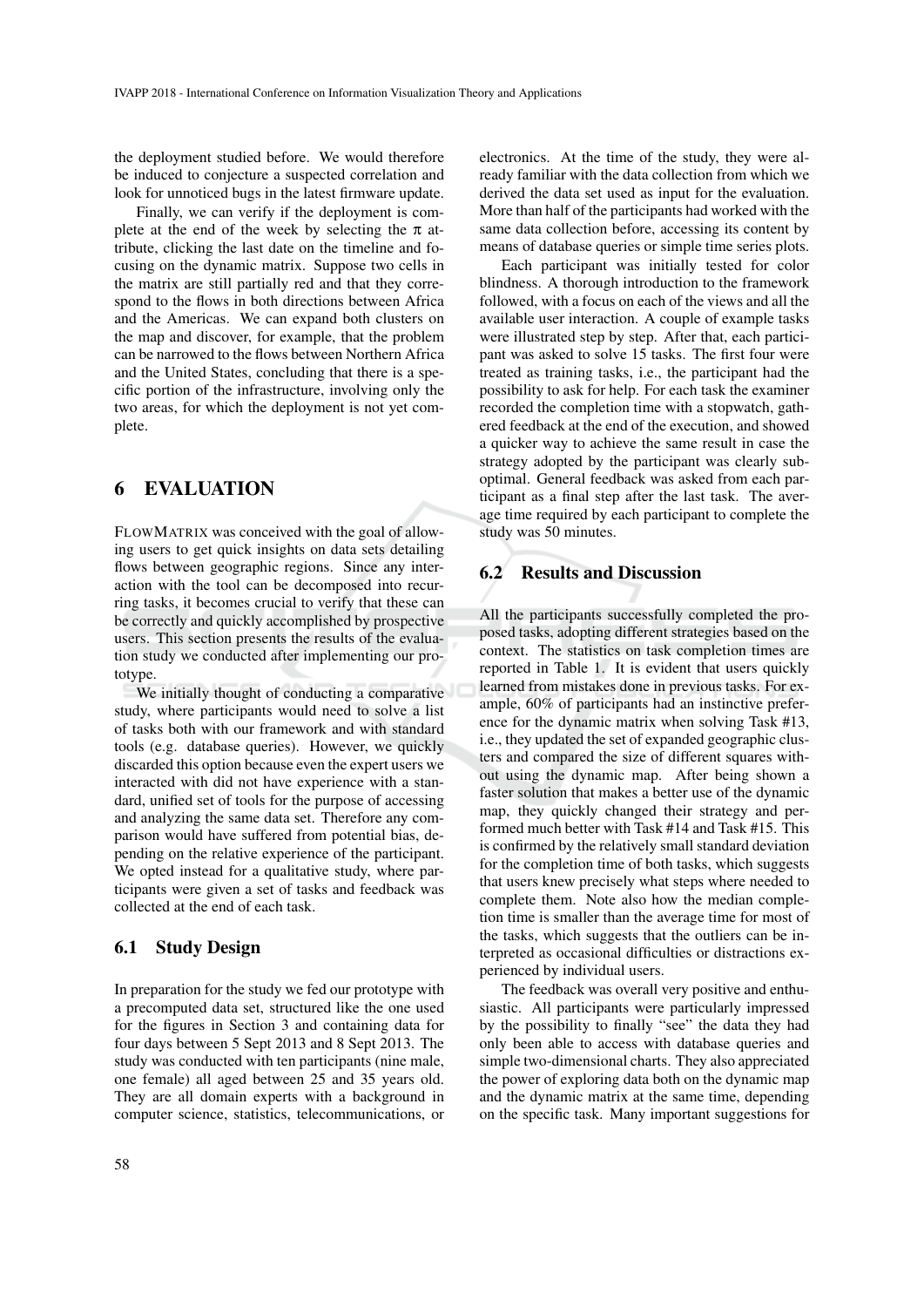| #               | <b>Task</b>                                                                                                                     | Time(s) |                 |       |
|-----------------|---------------------------------------------------------------------------------------------------------------------------------|---------|-----------------|-------|
|                 |                                                                                                                                 | avg     | med             | stdev |
| 1               | Find volume of flow from Africa to Europe on 7 Sept 2013                                                                        | 17.2    | 15.5            | 9.13  |
| 2               | Enumerate regions receiving flow from Africa with average round-trip delay greater<br>than 550ms on 6 Sept 2013                 | 42.9    | 41.5            | 17.06 |
| 3               | Enumerate pairs of regions that have more than $50\%$ of flow with round-trip delay<br>greater than 700ms on 6 Sept 2013        | 90.3    | 96.5            | 37.29 |
| $\overline{4}$  | Enumerate continents that receive flow from Belgium on 5 Sept 2013 with average<br>packet loss smaller than 1.2%                | 82.2    | 72.5            | 27.52 |
| 5               | Find volume of flow from Portugal to Spain on 5 Sept 2013                                                                       | 34.2    | $\overline{30}$ | 13.25 |
| 6               | Find average round-trip delay from Portugal to Spain on 7 Sept 2013                                                             | 39      | 33.5            | 20.66 |
| $\overline{7}$  | Find day with highest volume of flow from Portugal to Spain                                                                     | 27      | 21              | 15.23 |
| $\overline{8}$  | Find which region receiving flow from Americas has highest percentage of flow with<br>packet loss higher than 2% on 5 Sept 2013 | 54      | 52              | 12.21 |
| $\overline{9}$  | Find pairs of regions with average round-trip delay greater than 700ms on 5 Sept 2013                                           | 35.9    | $\overline{34}$ | 13.31 |
| 10              | Find pairs of regions with more than $50\%$ of flow with round-trip delay greater than<br>700ms on 5 Sept 2013                  | 26      | 25.5            | 7.94  |
| 11              | Find days in which the average round-trip delay within Italy is greater than 300ms                                              | 49.7    | 45              | 14.07 |
| $\overline{12}$ | Find days in which the average round-trip delay from Italy to Russia is between 320ms<br>and 330ms                              | 58.6    | 52.5            | 16.63 |
| 13              | Find the European country receiving the highest volume of flow from Spain on 6 Sept<br>2013                                     | 124.5   | 112             | 45.06 |
| 14              | Find the European country receiving the highest volume of flow from Northern Africa<br>on 5 Sept 2013                           | 46.7    | 50              | 8.54  |
| 15              | Find how many European country pairs have average round-trip time greater than 1s<br>on 5 Sept 2013                             | 59.6    | 57              | 14.13 |

Table 1: List of tasks and results of our qualitative study. For each task the average (*avg*), median (*med*) and standard deviation (*stdev*) values for completion times are listed.

improvement were collected during the study. 80% of participants found the timeline to be not enough intuitive to compare the volume of flow between different days, and suggested to add an explicit indication of the total volume of flow. 50% would have appreciated the possibility to expand geographic clusters straight to the finest level of aggregation, without intermediate levels, i.e., sub-regions. 50% had trouble to come up with the right sequence of interactions to highlight the flow within a specific geographic clusters on the dynamic map (i.e., click followed by Shift-click on the same circle). 50% initially overlooked smaller squares in the dynamic matrix, while 20% suggested to add a "full-screen" capability to the dynamic map and the dynamic matrix as a solution. 50% spent a non negligible amount of time wondering where to find the actual answer for some tasks, after completing all the right interactions. 40% suggested to add a smarter search box to programmatically specify a query in the form "flow from A to B". 40% complained that the size of circles in the dynamic map is not a sufficient clue to estimate the volume, although they succeeded in their tasks after comparing the actual volumes for the bigger circles (in the range of 2 to 4). Further minor observations were related to the specific data set (e.g. 40% were not sure whether Russia was to be found under Europe or Asia) and to

the lack of experience with the interface (e.g. 70% of users needed some time before appreciating the distinction between average and stacked metric values). 169 PI JBLIC ATIONS

## 7 RELATED WORK

The solution we propose to explore flows is a coordinated multiple view featuring both a map and a matrix. Hence, we survey the related research areas and compare with the solutions proposed for similar problems.

### 7.1 Thematic Maps

Visualization of abstract data on maps, is a traditional topic in cartography, where choropleth maps, proportional symbols maps, dotted maps, etc are used to visualize the distribution of statistical variables. Although the non-geographic data represented in such thematic maps is usually very simple, in some cases it may have a more complex structure. Wood *et al.* (Wood et al., 2010) divide the geographical space with a grid and draw in each cell a replica of the original map that shows inbound flow from all the other regions. Their approach is further expanded in (Wood et al., 2011), where replicas show approximate flow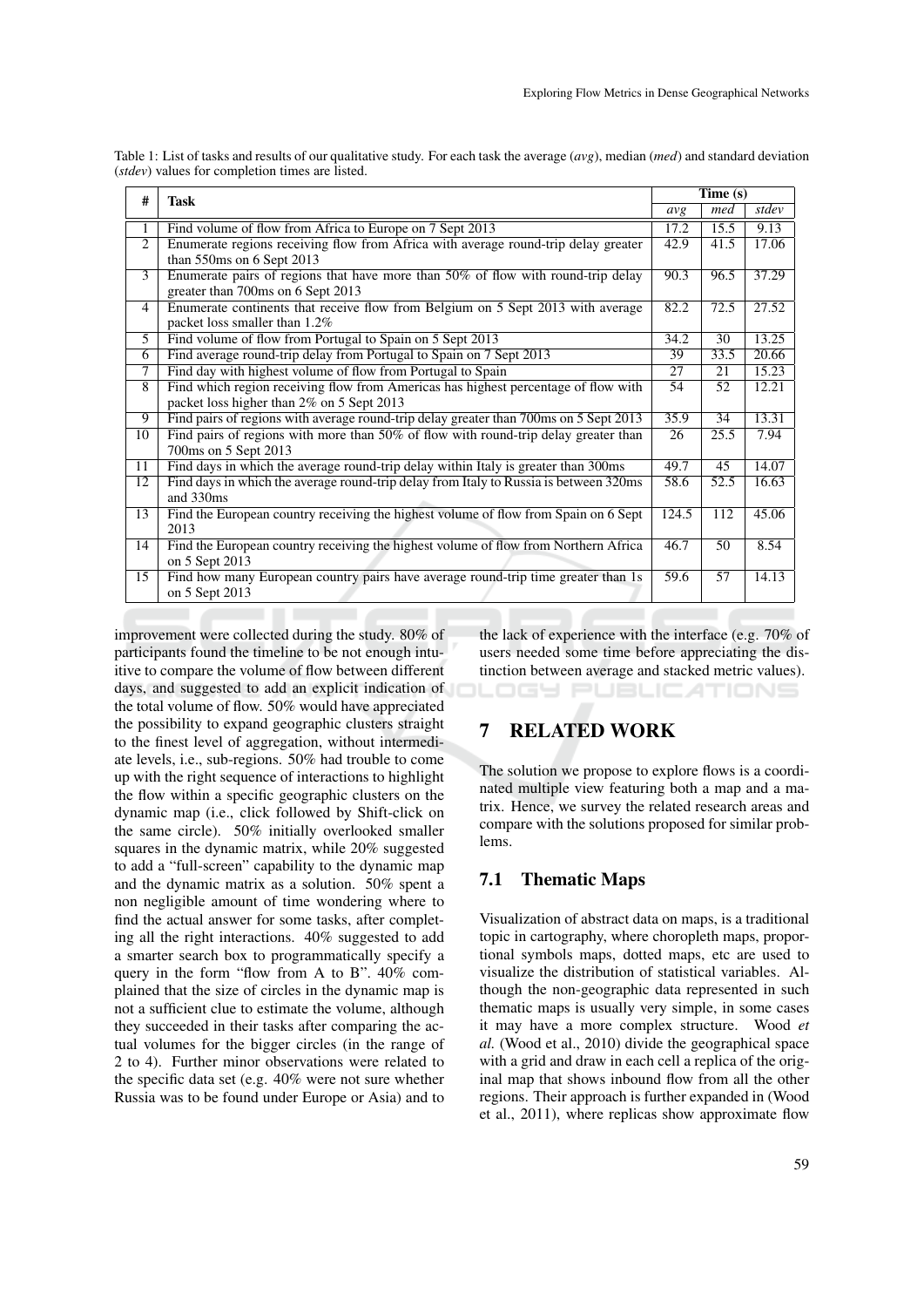patterns by means of time series plots. Enriching thematic maps with small multiples, however, can lead to cluttered views when the input data set grows in size.

#### 7.2 Visualizing Flows and Movement

There is a rich scientific literature about flows in maps where the trajectory of bodies plays a crucial role. A limited list of applications include the visualization of vessel traffic (see, e.g., (Willems et al., 2009; Scheepens et al., 2011; Scheepens et al., 2012)) and the visualization of aircraft routes (see, e.g., (Hurter et al., 2009; Bottger et al., 2014)). In our data set, however, information regarding the trajectories is missing.

Buchin *et al*. (Buchin et al., 2011) build flow maps using spiral trees to induce a clustering on the targets and smoothly bundle lines. In a more recent work (Nocaj and Brandes, 2013) similar maps are obtained with a new edge bundling technique that avoids ambiguous connections between pairs of vertices. Both techniques are visually compelling when describing the flow from a single source to many targets, but are not adequate for dense graphs.

Andrienko *et al*. (Andrienko et al., 2008) present a taxonomy of the possible approaches available for the geovisualization of dynamics, movement, and change. They identify three alternatives: 1. direct depiction of data, which can easily lead to clutter and slow rendering; 2. use of summaries like aggregation, generalization and sampling; and 3. use of statistical methods to extract patterns before visualizing them. Our approach follows the second alternative, hence addressing requirement R2. Guo (Guo, 2009) proposes an interface to render large spatial interaction data, consisting of multiple views: a geographical map with arrows representing flow between regions, a self-organizing map, and a parallel coordinate plot. The tool is based on a precomputed hierarchical regionalization based on the volume of flow between pairs of regions. Although reasonable, such regionalization does not support the type of clustering imposed by requirement R2.

#### 7.3 Matrix-based Coordinated Views

Elmqvist *et al*. (Elmqvist et al., 2008) present a matrix visualization technique that features fast reordering of rows and columns, data aggregation with explicit representation, and GPU acceleration to optimize the rendering on screen. Their approach inspired part of our work while constructing a dynamic matrix optimized for pattern recognition. In particular, while the matrix representation has been effectively coupled with a node-link representation in (Henry and Fekete,

2006; Henry et al., 2007), we couple it with a geographic visualization to represent flows among geolocated sites, where the matrix provides an aggregatable view of all-pairs relationships while the geographic map shows the sources and destinations of the flows the user is interested in.

A visualization problem very similar to the one described in this paper is addressed by Boyandin *et al*. (Boyandin et al., 2011), who propose FLOW-STRATES, a visualization framework in which the origins and the destinations of the flows are displayed on two separate maps, and the changes of flow magnitudes over time are represented in a matrix-like heatmap in the middle. Hence, although FLOW-STRATES also uses a matrix-based coordinated view, it devotes the expressiveness of the matrix to the temporal evolution of the flows, using one column for each period of time. Each row of FLOWSTRATES matrix represents the evolution over time of a specific flow, the color of each cell being proportional to the amount of flow. Flows that are (on average) bigger than others are placed on the top rows. In order to identify the source and destination of each flow, two leaders, one exiting the leftmost cell and the other exiting the rightmost one, point to the source and the destination locations on the maps, respectively.

With respect to our visualization tool, FLOW-STRATES addresses a simpler visualization problem where flows do not have performance metrics associated with them. Hence, requirements R1 and R4 cannot be met by the proposed techniques. Additionally, FLOWSTRATES' matrix does not support aggregation or clustering of rows and an overall view of the whole data set is not possible (requirement R2). Instead, FLOWSTRATES allows the user to aggregate sources and destinations on the maps with a lazo selection. Although this proves to be a flexible tool, well-known geographic aggregations are not immediate to select and at most one aggregation at a time is allowed in each map.

### 8 CONCLUSION

We have presented a framework for the interactive exploration of the flow between pairs of geographic locations. It allows researchers, engineers and managers to quickly assess the nature and evolution of flows between pairs of geographical locations at various levels of detail, while keeping an eye on the general picture.

In the future we will extend the set of features of our prototype, overcoming its current limitations. First of all we will follow the suggestions that came